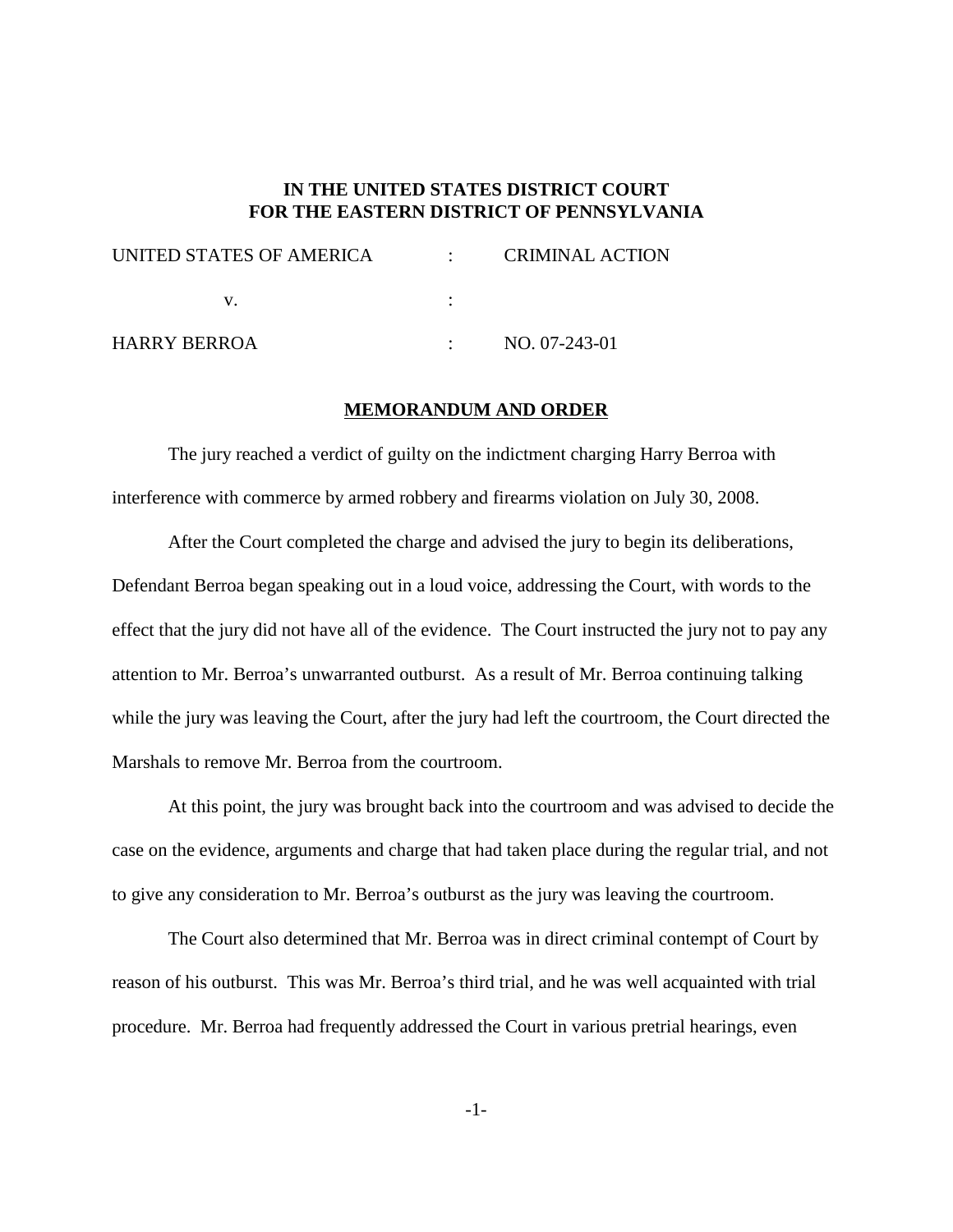though he was represented by counsel. At the start of this trial, before the jury was selected, Mr. Berroa continued to make spontaneous outbursts, sometimes interrupting his own counsel, and the Court directed him not to do so.

The Court finds that Mr. Berroa clearly knew that his outburst, as the jury was leaving the courtroom, was improper and the Court finds that it was an attempt to cause a mistrial so that the case would have to be retried.

Direct criminal contempt has been "generally defined as a disruptive act in the presence of the court, such as the use of offensive words or conduct." Figueroa v. Blackburn, 39 F.Supp.2d 479, 493 (D.N.J. 1999); see also Codispoti v. Pennsylvania, 418 U.S. 506, 509 n.1 (1974) (Defendant was charged for direct contempt when he "interrupted the Court in its attempts to charge the jury, thereby creating an atmosphere of utter confusion and chaos.") (internal quotations omitted); 17 C.J.S. Contempt § 4 (2008) ("Direct contempt is committed in a judge's presence and either interrupts a court's proceedings or results in interference with a court's ability to administer justice."). The judge maintains "broad discretion in determining when an individual is in contempt of court." Figueroa, 39 F.Supp.2d at 493. In Bloom v. Illinois, the Supreme Court held that direct criminal contempt is a "crime in the ordinary sense; it is a violation of the law, a public wrong which is punishable by fine or imprisonment or both." 391 U.S. 194, 201-202 (1968).

In Cheff v. Schnackenberg, the Supreme Court held that "sentences exceeding six months [imprisonment] for criminal contempt may not be imposed by federal courts absent a jury trial or waiver thereof." 384 U.S. 373, 383 (1966).

Under all of the circumstances, the Court concludes that Mr. Berroa's conduct warranted

-2-